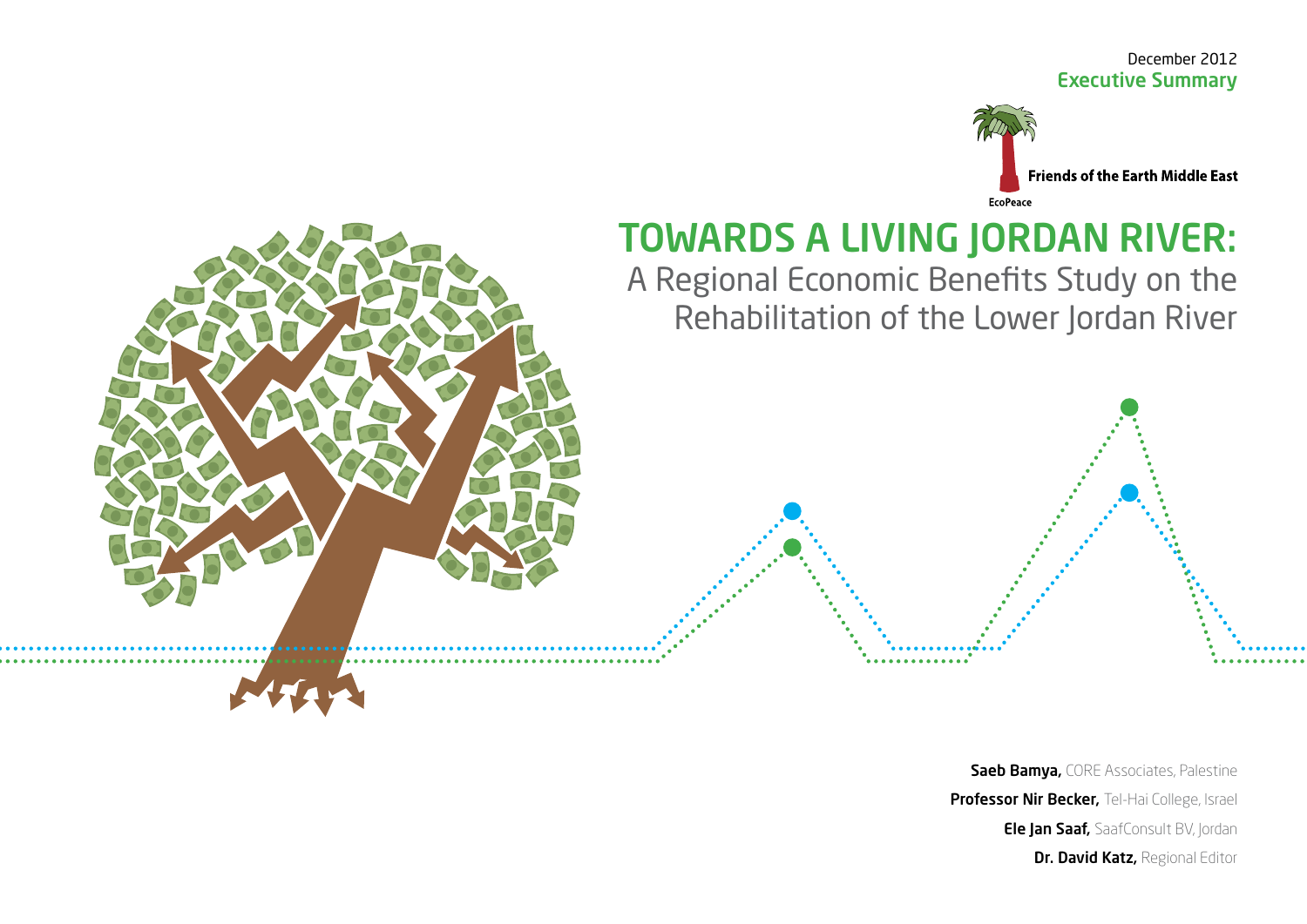

#### **EcoPeace**

EcoPeace/ Friends of the Earth Middle East (FoEME) is a unique organization at the forefront of the environmental peacemaking movement. As a tri-lateral organization that brings together Jordanian, Palestinian, and Israeli environmentalists, our primary objective is the promotion of cooperative efforts to protect our shared environmental heritage. In so doing, we seek to advance both sustainable regional development and the creation of necessary conditions for lasting peace in our region. FoEME has offices in Amman, Bethlehem, and Tel-Aviv. FoEME is a member of Friends of the Earth International, the largest grassroots environmental organization in the world.

For more information on FoEME or to download any of our publications please visit: www.foeme.org

#### Amman Office

PO Box 840252 - Amman, Jordan, 11181 Tel: +962 6 5866602/3 Fax: +962 6 5866604 Email: info@foeme.org

#### Bethlehem Office

PO Box 421 – Bethlehem, Palestine Tel: +972 2 2747948 Fax: +972 2 2745968 Email: info@foeme.org

#### Tel Aviv Office

90 Begin Road – Tel Aviv, 67183 Israel Tel: +972 3 5605383 Fax: +972 3 5604693 Email: info@foeme.org

© All Rights Reserved. No part of this publication may be reproduced, stored in retrieval system or transmitted in any form or by any means, mechanical, photocopying, recording, or otherwise, for commercial use without pri *permission by EcoPeace/ Friends of the Earth Middle East. The text can be used for educational and research purposes with full accreditation to EcoPeace/ Friends of the Earth Middle East.*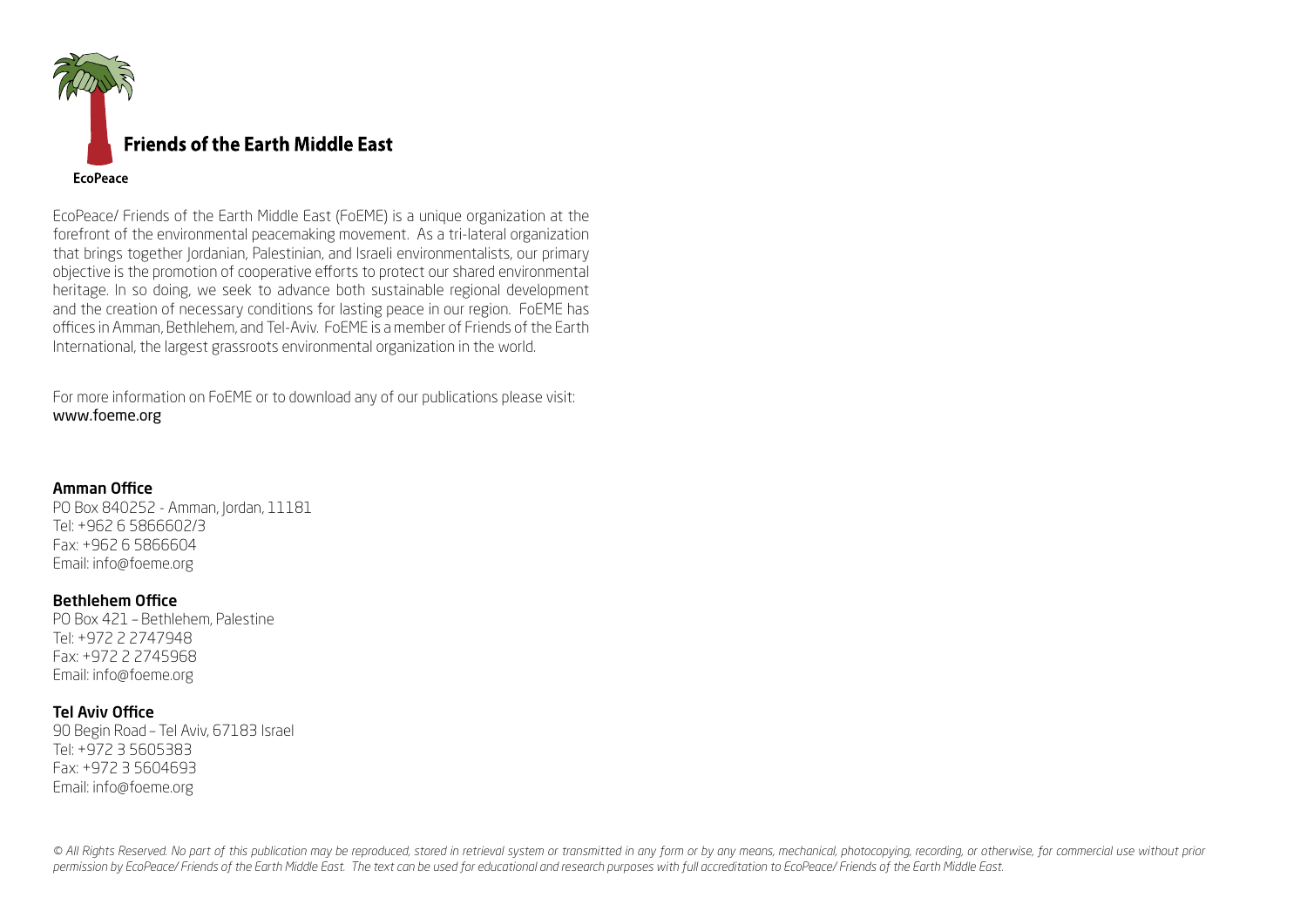#### Expert Authors:

# NOTE OF GRATITUDE

FoEME would like to recognize and thank the Swedish International Development Cooperation Agency (SIDA), the Richard and Rhoda Goldman Fund, the Global Nature Fund/Ursula Merz Foundation, the Osprey Foundation for their support of the Jordan River Rehabilitation Project.

Additional thanks are due to the many international, regional and local experts for their participation in our National and Regional lordan River Forum and Jordan River Council Meetings.

The views expressed are those of EcoPeace/ FoEME and do not necessarily represent the views of our expert team, project advisers, participants in the project's National and Regional s lordan River Forum and Council meetings or our funders.

**Saeb Bamva, CORE Associates** Professor Nir Becker, Tel-Hai College Dr. Vered Ben Shlomo, Research Associate to Professor Nir Becker Sabrina Doetjes, SaafConsult BV Abdel Rahim Khalili, CORE Associates **Saad Khatib, CORE Associates** Ele Jan Saaf, SaffConsult BV Vincent Van Haaren, SaafConsult BV

#### Editor:

Dr. David Katz, Regional Editor

#### Editorial and Research Assistants:

**Jennifer Helgeson, Assistant Regional Editor** Ran Moaz, Research Assistant to Professor Nir Becker

#### FoEME Jordan River Rehabilitation Project Team:

Yana Abu Taleb, Assistant Director of Projects, Jordan **Emily Hylton, Jordan River Project Coordinator, Jordan Chelsea McDaniel, Jordan River Project Coordinator, Palestine** Abdel Kareem Shretieh, Jordan River Project Coordinator, Palestine **Elizabeth Ya'ari, Jordan River Project Coordinator, Israel**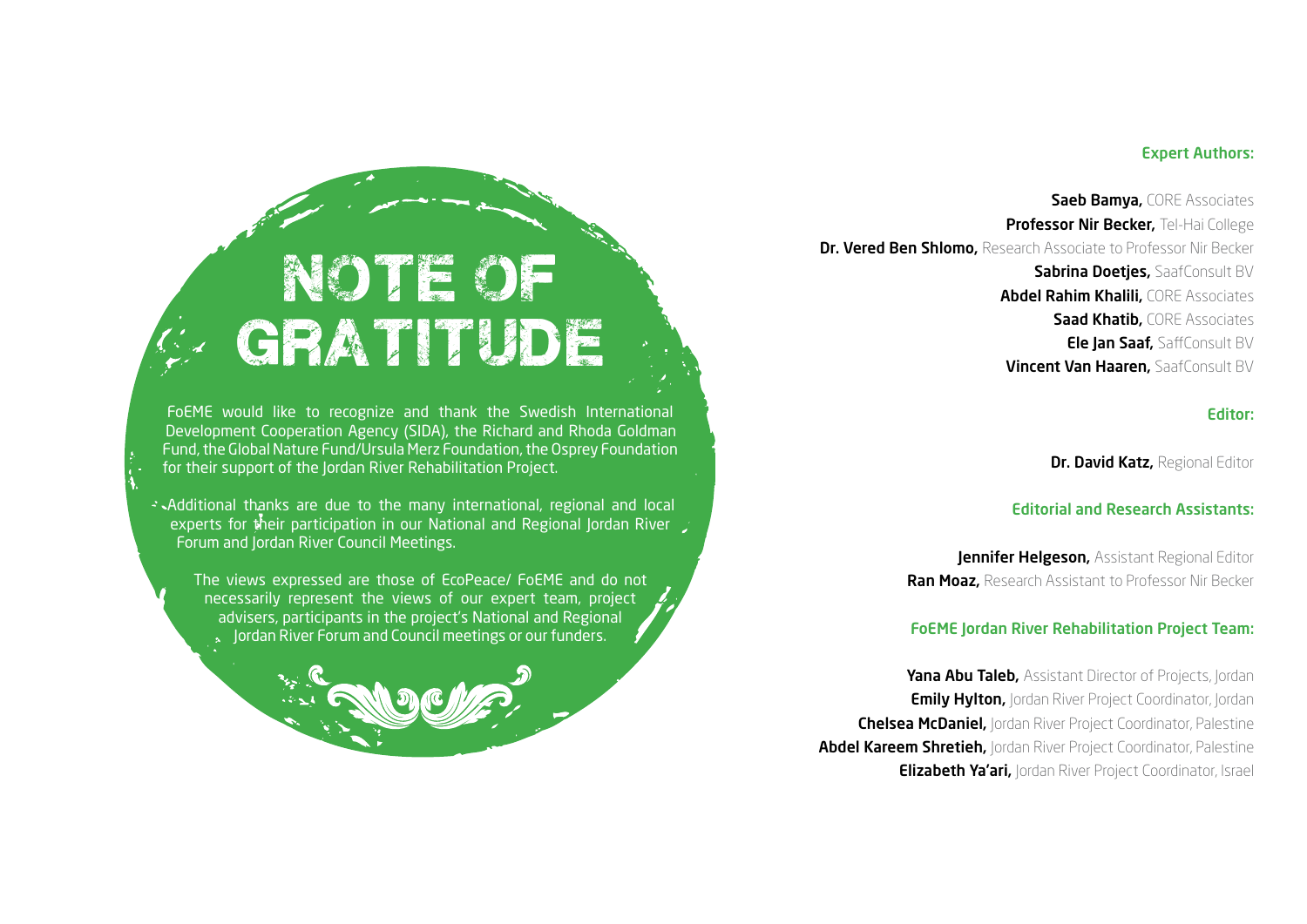# EXECUTIVE SUMMARY INTRODUCTION

The Jordan River, one of the world's most famous, has been reduced to a little more than a drainage ditch after years of neglect. However, given its rich heritage and environmental importance, rehabilitation of the Lower Jordan River (LJR) brings with it the potential for significant cultural, ecological, and economic benefits. Prior to this study, the extent of the potential economic benefits had not been investigated. This Regional Benefits Study is intended to directly benefit Jordanian, Palestinian and Israeli decision makers and stakeholders. This study provides a critical scientific tool to help these decision makers determine how water resources should be allocated in the LJR basin by identifying the benefits that can be derived from various rehabilitation scenarios.

Furthermore, this study's findings provide decision makers, donors, and regional actors with insight and appraisal of opportunities for development that would result from a rehabilitated LJR. These results identify positive-sum outcomes to responsible river management and rehabilitation of the LJR.

The study's central framework is comprised of considerations of tourism development and ecosystem services available to a rehabilitated LJR. The results of this study will be used as an advocacy tool with local communities, municipal authorities, national stakeholders and various actors of the international community to increase political will amongst national decision makers to rehabilitate the LJR.

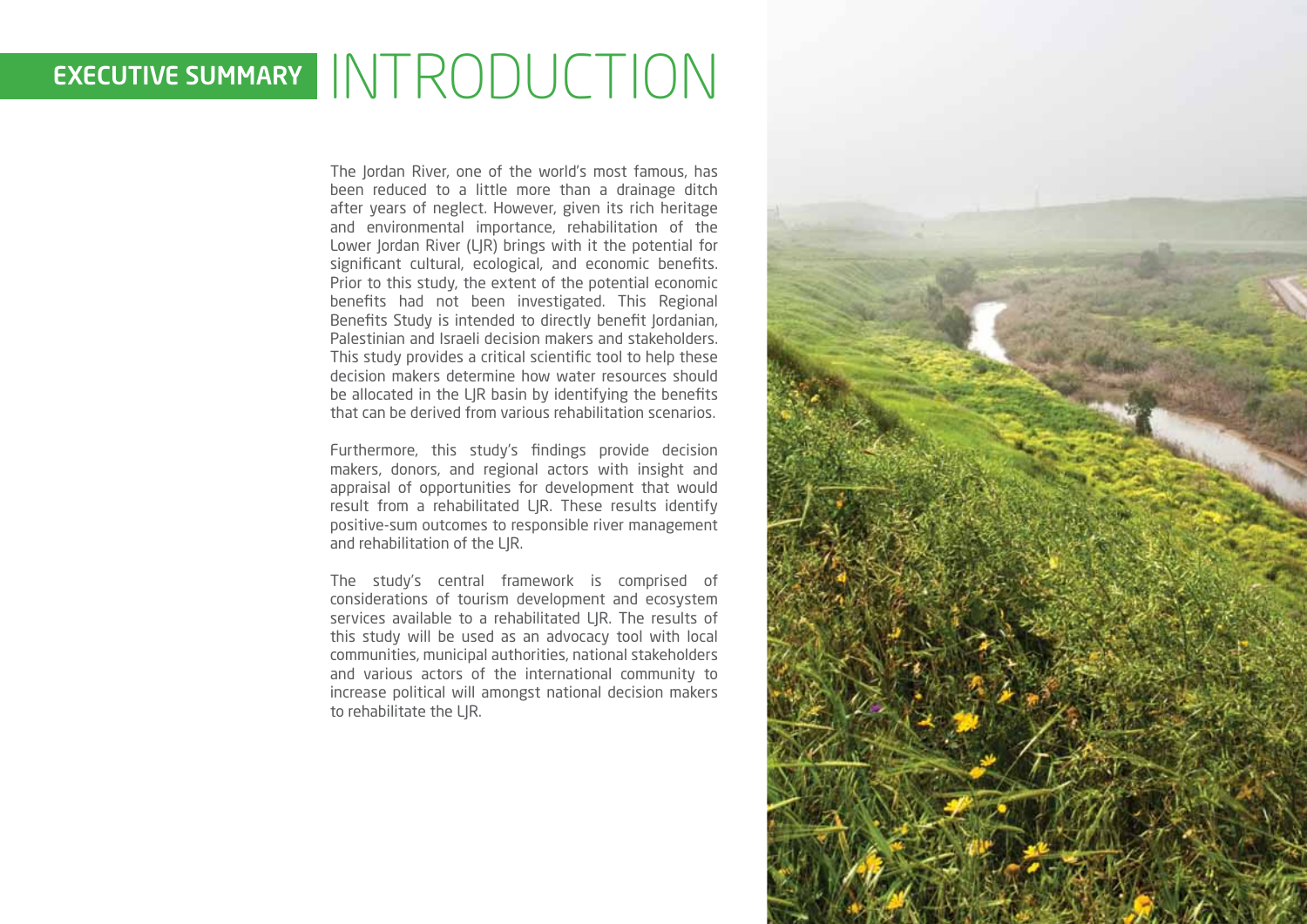# BACKGROUND ON LOWER JORDAN RIVER

The LJR and its tributaries are shared among the nations of Israel, Jordan, Syria and Palestine.

The LJR flowed freely for thousands of years from the Sea of Galilee to the Dead Sea creating a lush wetland ecosystem, rich in biodiversity. This narrow corridor also serves as one of the most important migratory flyways on the planet. The river has been immortalized in the holy books of Judaism, Christianity and Islam. Unlike any other river on earth, the LJR remains an important cultural anchor for half of the world's population.

Though still unique in its natural and cultural wealth the "mighty Jordan" has been reduced to a trickle south of the Sea of Galilee - devastated by over-exploitation, pollution, and a lack of regional management. Large scale water diversions by Israel, Jordan, and Syria have resulted in a severe decline in water inputs, to the point that current flows are less than 5% of natural flows. Much of the water flows are effluents, agricultural runoff and drainage of poor water quality.

Furthermore, Israeli diversion of saline springs to the LJR, while improving water quality in the Sea of Galilee, have led to a large increase in the LJR's salinity. The decline in the quantity and quality of the river's waters has imposed a huge toll on the ecology of the LJR. This, in turn, has reduced the potential for visitors to enjoy the river and its surroundings, a situation exacerbated by the status of much of the area as a closed military territory with limited access.

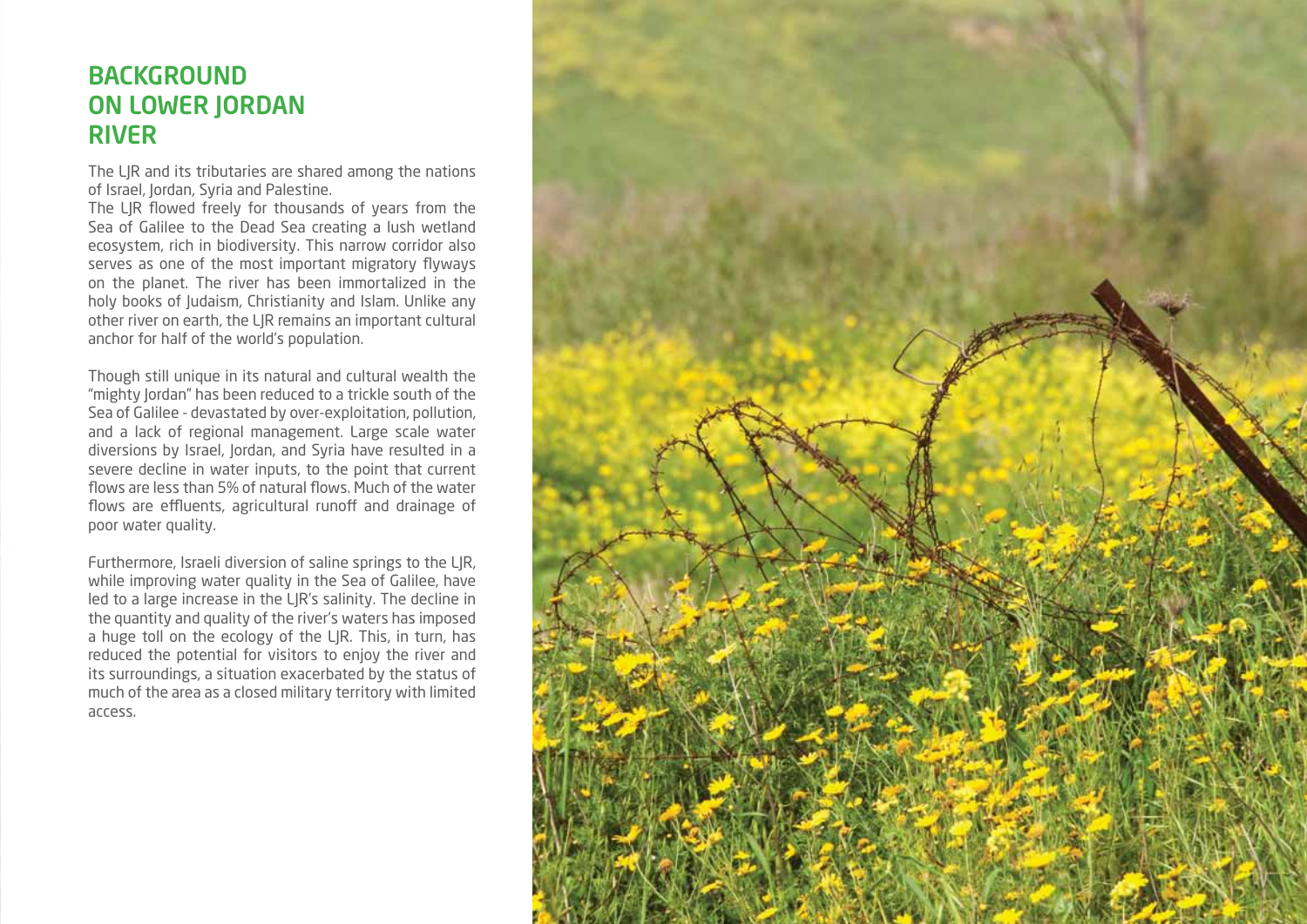## CURRENT LEGAL AND POLICY FRAMEWORKS, INSTITUTIONAL CONSTRAINTS AND NECESSARY ENABLING CONDITIONS

Currently several governmental agencies in each of the three riparian governments have a range of plans to develop the areas around the LJR. However, there is little coordination between the three governments, and there are often overlapping mandates across agencies within the individual governments at both the national and local levels. Currently, the LJR itself is under military control of Israel and Jordan, and access to the LJR is extremely limited to all parties, especially the Palestinian population, for whom access to the whole region along the LJR is also restricted. The area is designated Area C under the Interim Peace Agreement of 1993 (Oslo Accords) between Israel and the PLO, according to which the whole West Bank portion of the

Jordan Valley is under full Israeli military control. As a result, Palestinians have little ability to visit the region or to invest in developing the area economically. Several policy conditions need to be met in order to take full advantage of a rehabilitated LJR. These include freedom of access for all populations, government support in terms of promoting sustainable development in the area (especially in the tourism sector), international support and investment guarantees in order to mitigate risk faced by investors, investment in developing human capital, especially in terms of provision of eco-tourism services, and general awareness raising campaigns to overcome current views of the LJR as a degraded and polluted river.

### BACKGROUND ON NON-MARKET VALUATION

Rehabilitation of the Lower Jordan River (LJR) involves numerous economic costs and benefits, including some that are more easily measured, such as the cost of infrastructure needed, and those that are more difficult, such as the value of ecosystem services. In this study we employ multiple methods to value the benefits of rehabilitation of the LJR and compare them to the opportunity costs of the water needed for rehabilitation (i.e., the value of the water as it is currently used).

Environmental services and improvements thereof, are what economists call "nonmarket goods", to indicate that these are not purchased directly, as are typical commodities. There are two main types of valuation methods by which these potential welfare effects can be estimated: 1) Revealed preference methods and

2) Stated preference methods. The former measures changes in economic welfare resulting from changes in use of an environmental good or service, while the latter addresses "non-use" welfare measures as well, for example, individuals' willingness to pay (WTP) for environmental improvement, even if they do not use the resource directly.

A small number of studies in the recent past have attempted to estimate the economic value of stream rehabilitation in the region, with all finding the value to be significant. None of the studies specifically looked at the LJR, which is a much larger scale project than rehabilitation of the region's other streams. This study is an attempt to address this gap in knowledge.

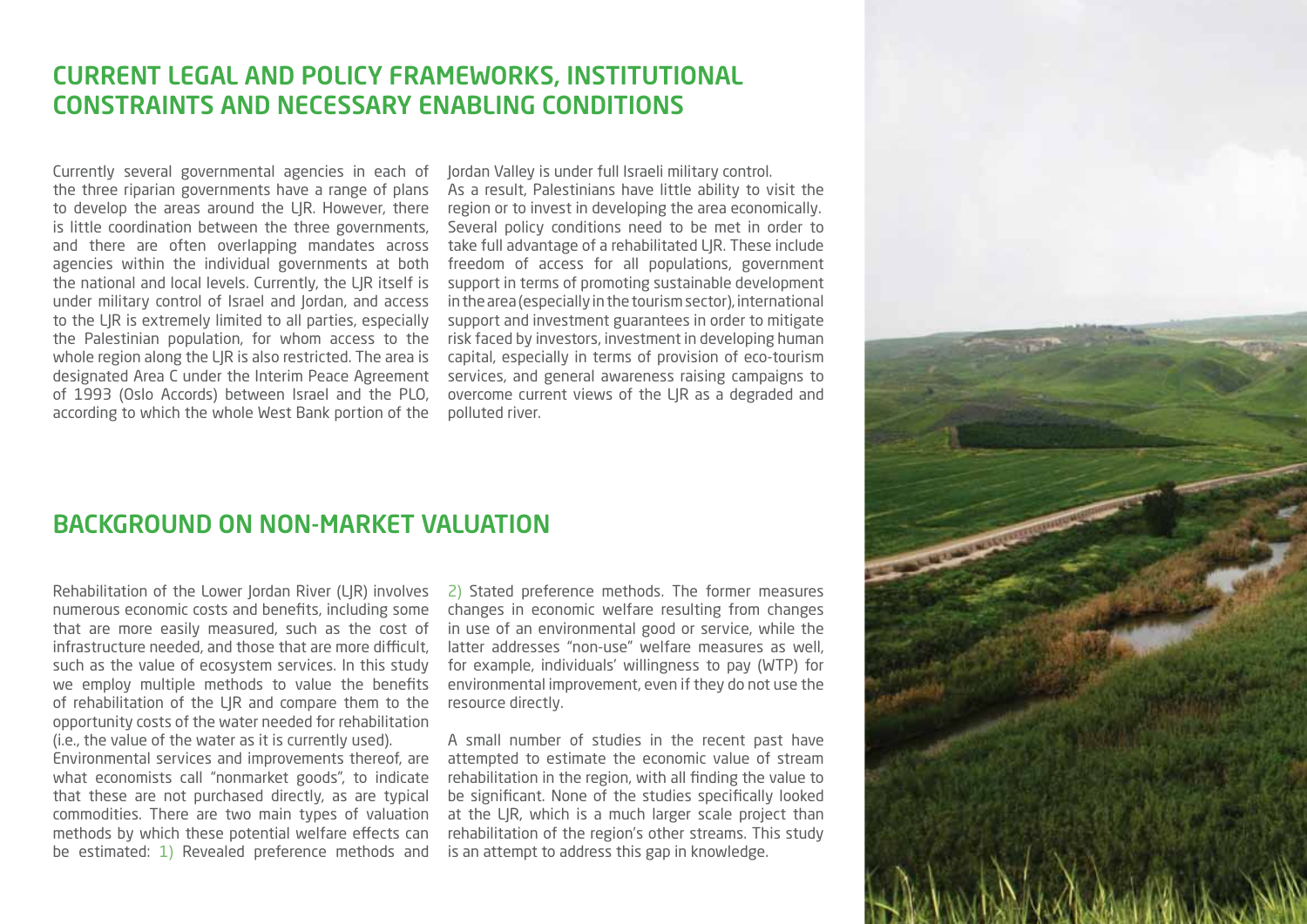

# METHODOLOGY

In order to estimate the economic value of rehabilitation of the LJR, three consultant teams (one from each country), under the coordination of Friends of the Earth Middle East (FoEME), administered nearly identical surveys. The surveys explained the current status of the Lower Jordan River. Each then gathered information regarding respondents' relative preferences for each one of four possible rehabilitation scenarios covering two levels of flow and two levels of water quality. The four scenarios presented are as follows:

- Scenario 1 increased flow to 220 mcm/y, roughly 7 times current flow, of moderate quality
- Scenario 2 increased flow to 220 mcm/y, roughly 7 times current flow, of good quality
- Scenario 3 increased flow to 400 mcm/y, roughly 13 times current flow, of moderate quality
- Scenario 4 increased flow to 400 mcm/y, roughly 13 times current flow, of good quality

As the average respondent is unfamiliar with flow and water quality parameters, each scenario was also described in terms of the expected attributes associated with each in terms of recreational opportunities (e.g., boating, swimming, fishing, etc.) and levels of ecological functioning. In order to facilitate understanding, the scenarios were represented by illustrations as well as written descriptions. Each survey utilized three different methods to estimate Willingness to Pay (WTP) for the four scenarios:

- 1. Contingent behavior Travel Cost Method (TCM) which calculates benefits based on expenditures of visitors to the region and stated changes in visitation rates based on the various rehabilitation scenarios.
- 2. Contingent Valuation Method (CVM) which calculates benefits based on responses to a WTP survey for each of the various rehabilitation scenarios.
- 3. Choice Modeling (CM) which calculates benefits based on sets of choices from among various rehabilitation scenarios, each associated with a particular cost.

After testing pilot versions of the survey in order to ensure understanding of the materials, the three consultancies administered surveys in various locations throughout their respective countries, in order to capture regionally and socio-economically representative cross-sections of the population. Both locals and international tourists were surveyed. The distribution of usable surveys is presented in Table ES1 below. Survey results were adjusted in some cases in order to ensure that the responses more closely matched a representative sample of the populations.

#### Table 1. Survey Sample Distribution

|                 | <b>Israeli</b> | <b>Jordanian</b> | Palestinian | <b>Total</b> |
|-----------------|----------------|------------------|-------------|--------------|
| Locals          | 394            | 178              | 276         | 848          |
| <b>Tourists</b> | 91             | 101              | 98          | 290          |
| Total           | 485.           | 279              | 374         | 1138         |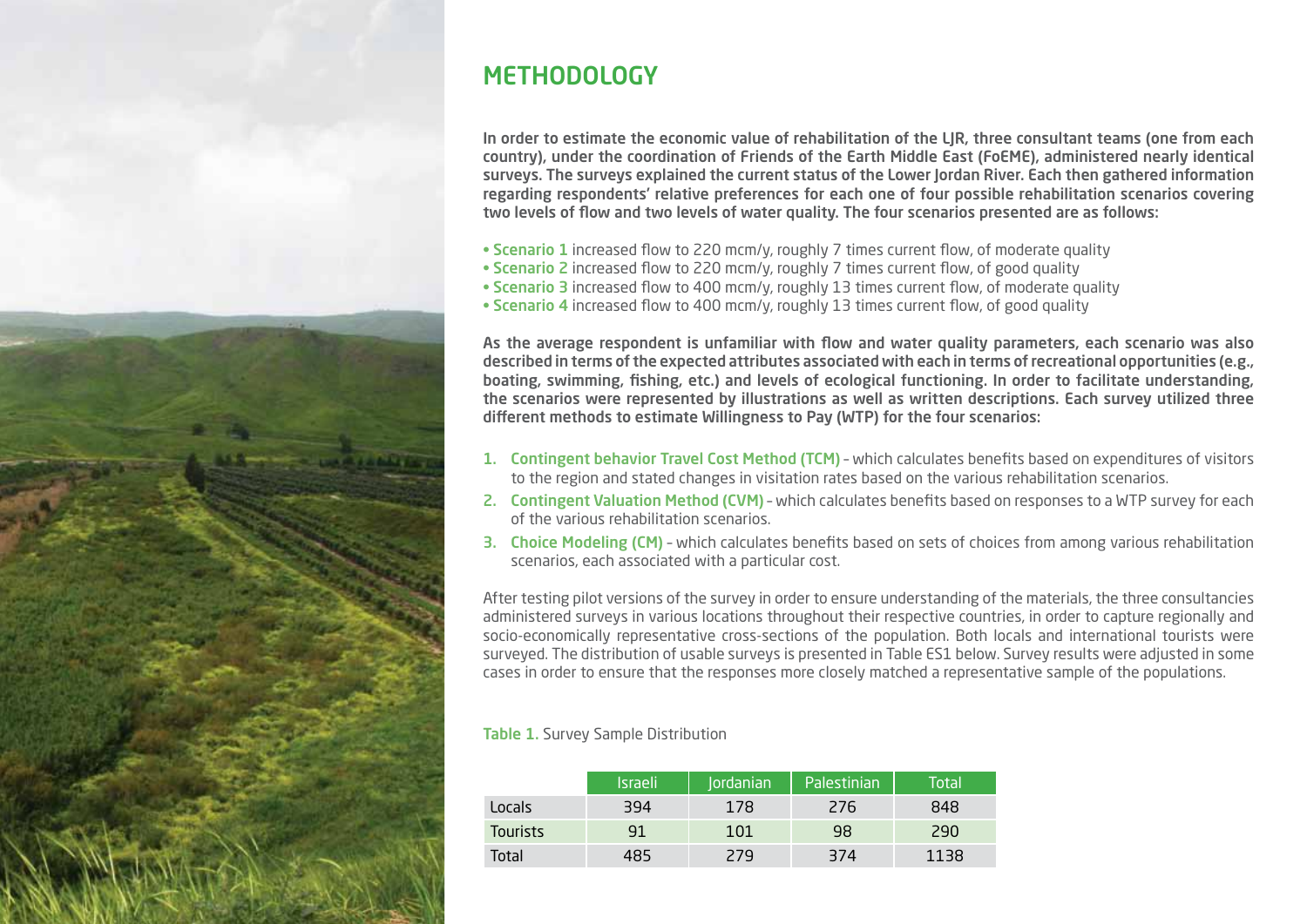Economic benefits for the local populations (i.e., not including the international tourists) differed significantly depending on the method chosen. As expected, in all cases, Scenario 1, which has both lower water quality and quantity, was valued least, and Scenario 4, which has both higher quantity and quality, was valued most. Two methods (TCM and CVM) indicated that economic benefits from additional water were valued more highly than marginal improvement in water quality, however results from the CM model seemed to contradict this.

In order to put the benefit estimates in context, they were compared to the costs of the various rehabilitation scenarios. The cost of water for Scenarios 1 and 2 were based on estimates provided by an earlier study commissioned by FoEME. The costs for Scenarios 3 and 4 took the cost of desalination as the opportunity cost of foregone revenues from current uses. For this, and other reasons, the estimates of the costs used in this study are likely higher than actual costs and can be viewed as an upper-bound estimate. Comparisons of the benefit and cost estimates are presented in the Tables ES2-ES5 below.

|                       | 'S 1. | S <sub>2</sub> | $\overline{5}$ 3 | S 4 |
|-----------------------|-------|----------------|------------------|-----|
| <b>Israel</b>         | 33    | 64             | 78               | 134 |
| Jordan                | 47    | 84             | 98               | 170 |
| Palestine             | 10    | 19             | 21               | 46  |
| <b>Total Benefits</b> | 90    | 167            | 197              | 349 |
| <b>Annual Costs</b>   | 46    | 50             | 151              | 151 |
| <b>Net Benefits</b>   | 44    | 117            | 46               | 198 |

Table 2. Annual benefits from CVM survey – Total Value (millions of USD)

Table 3. Annual benefits from CVM – use + option values only (millions of USD)

|                       | 'S 1. | S 2 | S3  | S 4 |
|-----------------------|-------|-----|-----|-----|
| <b>Israel</b>         | 16    | 31  | 37  | 63  |
| Jordan                | 22    | 39  | 46  | 79  |
| Palestine             | 5     | 9   | 10  | 22  |
| <b>Total Benefits</b> | 42    | 79  | 93  | 165 |
| <b>Annual Costs</b>   | 46    | 50  | 151 | 151 |
| <b>Net Benefits</b>   | -4    | 29  | -58 | 14  |

Table 4. Annual benefits from choice modeling survey (millions of USD)

|                       | S <sub>1</sub> | S <sub>2</sub> | S3       | S 4      |
|-----------------------|----------------|----------------|----------|----------|
| <b>Israel</b>         | 8.8            | 17.4           | 9.0      | 17.6     |
| Jordan                | 6.0            | 8.9            | 6.7      | 9.6      |
| Palestine             | 4.0            | 7.2            | 4.7      | 7.9      |
| <b>Total Benefits</b> | 18.8           | 33.5           | 20.4     | 35.1     |
| <b>Annual Costs</b>   | 46             | 50             | 151      | 151      |
| <b>Net Benefits</b>   | $-27.2$        | $-16.5$        | $-130.6$ | $-115.9$ |

Table 5. Annual benefits from TCM survey (millions of USD)

|                       | S <sub>1</sub> | S <sub>2</sub> | S <sub>3</sub> | IS 4.  |
|-----------------------|----------------|----------------|----------------|--------|
| <b>Israel</b>         | 0.96           | 7.08           | 10.85          | 49.48  |
| Jordan                | 3.59           | 8.51           | 11.73          | 44.03  |
| Palestine             | 1.38           | 5.88           | 8.63           | 17.21  |
| <b>Total Benefits</b> | 5.93           | 21.47          | 31.21          | 110.72 |
| <b>Annual Costs</b>   | 46             | 50             | 151            | 151    |
| <b>Net Benefits</b>   | $-40.07$       | $-28.53$       | $-119.79$      | -40.28 |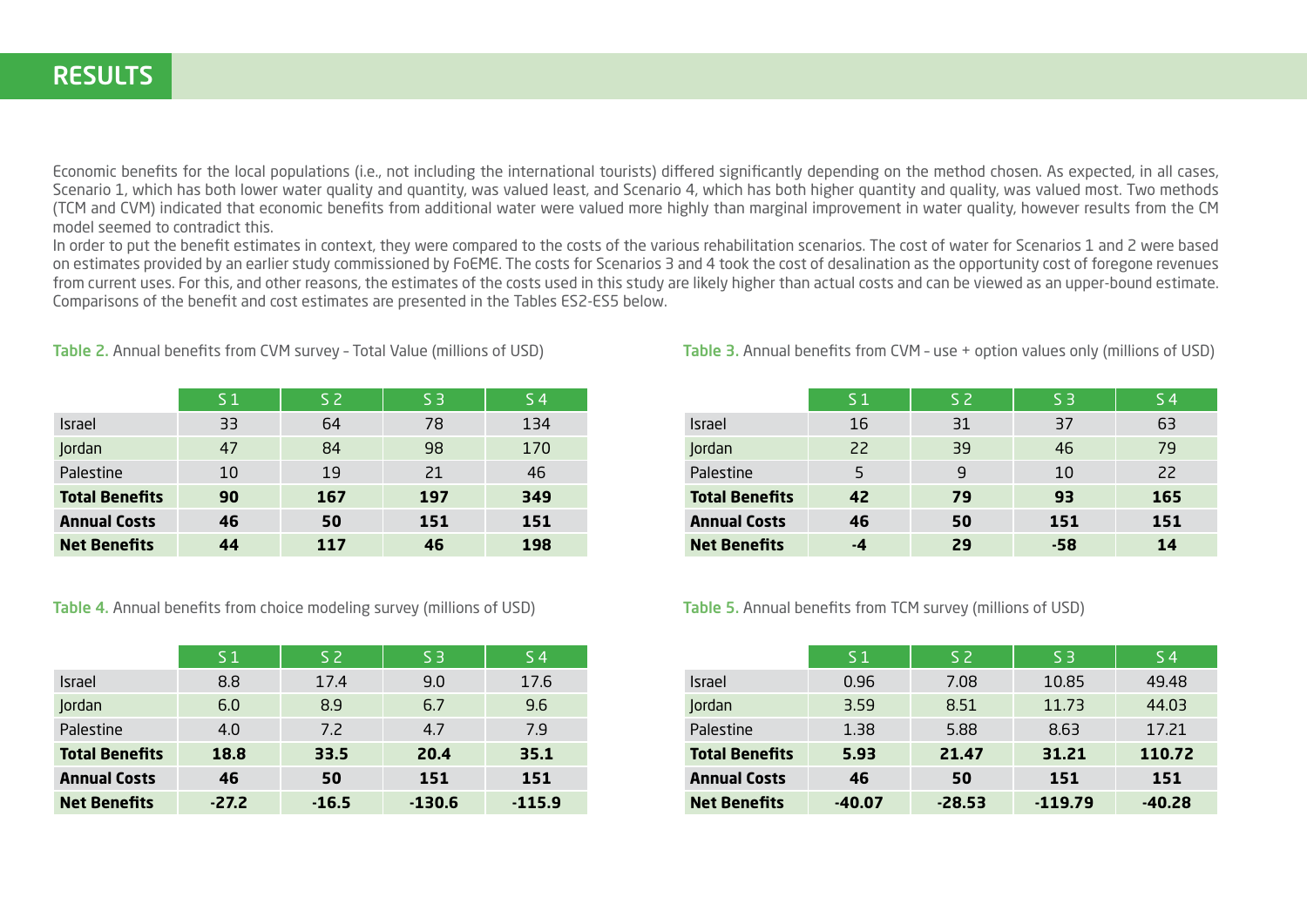The above benefit estimates included only those from domestic tourists. International tourists were not included in the above analysis as the benefits measured are those accrued by the visitors themselves, and not the state. However, it is important to note that well over 1 million international tourists visit the lordan River each year. This number can be expected to increase with the rehabilitation of the Lower Jordan. It is not possible from the surveys issued to estimate the expected increase in international tourism as a result of river rehabilitation. What is possible given the existing data is calculation of the number of international tourists that would need to visit in order for benefits to exceed the costs of rehabilitation. The results of such calculations, using total benefits from the TCM and the CVM (use values only) methods are presented in Table ES6. As can be seen, the values range from between 1 to 9.6 million additional tourist days, depending on the scenario and method in question. This does not take into consideration potential benefits for the host countries in terms of money spent by international tourists in the region. Profits from such sales could be considered additional benefits for local governments.

Table 6. Additional international tourist visits necessary for positive net benefits (million days on all three entities)

| <b>TCM</b>                     |         |        |     | $2.6 - 3.3$ |
|--------------------------------|---------|--------|-----|-------------|
| CVM (use + option values only) | $nb*>0$ | nb > 0 | o.o | nb > 0      |

*\* nb>0 indicates the net benefits were positive when evaluating only domestic tourism, and thus no additional international tourists would be necessary to justify the given scenario on economic grounds.*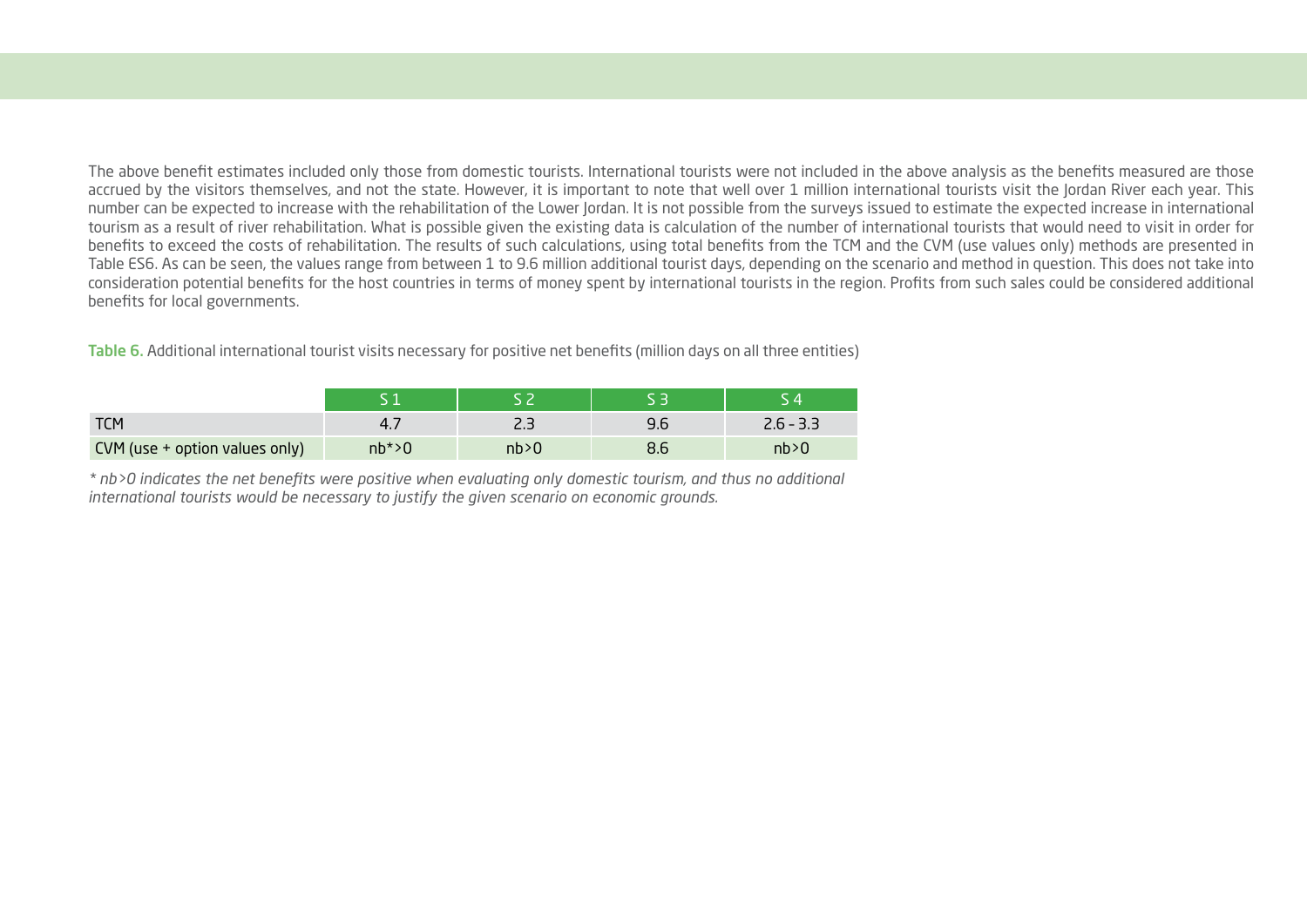# **DISCUSSION**

As mentioned, the results presented in the previous section vary considerably by valuation method. However, it is clear that benefits from rehabilitation of the Lower Jordan River are substantial. In all cases, the estimated costs are within the range of estimated domestic benefits (Table ES7). A comparison of average benefits (the average of the three methods) to the estimated costs shows that the benefits are roughly equal to the costs for Scenarios 1 and 4 and greatly exceed the costs for Scenario 2, while falling short of the costs for Scenario 3 (Table ES7). Adding the economic benefits associated with international tourists to those of the domestic populations would certainly tip the balance strongly in favor of at least 3 of the 4 scenarios.

Net benefits for all scenarios were positive only using CVM. In this method non-use values accounted for a large share of the benefits and were essential in terms of the scenarios passing a benefit-cost type analysis. Furthermore, when looking at total benefits, the benefits to Jordan alone outweigh the costs. If, however, one takes only the use-value benefits, then only when benefits are pooled do they surpass the estimated costs. That means that regional cooperation, or at least coordination, would be necessary for an economically beneficial rehabilitation project. Such a situation is not surprising given the nature of the shared resources involved as public goods.

With two of the three methods (TCM and CVM) there was a strong preference for quantity of water over quality; i.e., relative to Scenario 1, an increase in water quantity

was valued more than an increase in water quality. This was not the case with the choice modeling method. Given inconsistency of the choice modeling results with those of the other two, together with questions raised by some of those surveyed, these results are likely the least reliable of the employed three methods. What is clear, regardless of methodology, is that given a supply of a certain quantity of water, be it 220 mcm/y or 400 mcm/y, additional costs for better water quality are small or even negligible. Thus, should a policy of rehabilitation be pursued, regardless of the flow level chosen, attaining good water quality standards produces higher benefits, and is the economically efficient choice.

It is also important when interpreting the results to remember the self-imposed constraints, limitations and biases built in to the valuation and cost estimations. In terms of the benefits, only in-stream values of the LJR were estimated. Ancillary benefits from the additional water provided downstream, whether it be re-used off-stream or whether it flows into the Dead Sea, are likely substantial, but are not included in the assessment. Thus, true benefits are likely higher. In contrast, cost estimates take the cost of desalination as the marginal cost of water, despite the fact that lower cost options are almost certainly available, and include lost revenues of farmers, rather than lost producer surplus. Thus, the true costs are likely lower. Given these built in biases, the above estimates are conservatively biased against rehabilitation. Therefore, cases in which benefits outweigh costs can be seen as robust.

#### Table 7. Domestic Benefits Range

|                                               | <b>Benefits Range</b> | <b>Benefits Average</b> | Costs |
|-----------------------------------------------|-----------------------|-------------------------|-------|
| <b>Scenario 1</b> (220mcm/ moderate quality): | $6-90$                | 38                      | 46    |
| <b>Scenario 2</b> (220mcm/ moderate quality): | 21-167                | 74                      | 50    |
| <b>Scenario 3</b> (400mcm/ good quality):     | 20-197                | 83                      | 151   |
| <b>Scenario 4</b> (400mcm/ good quality):     | 35-349                | 165                     | 151   |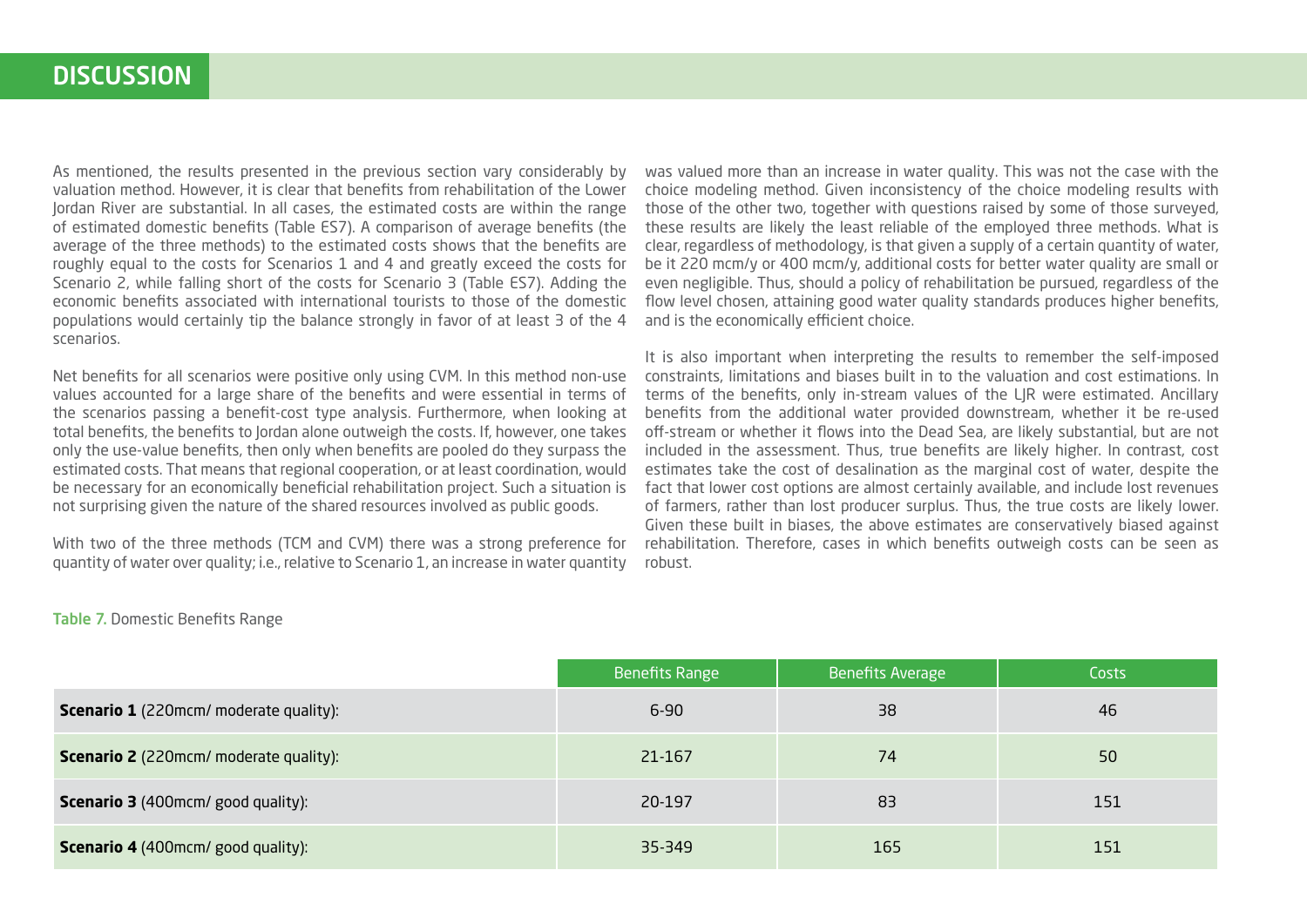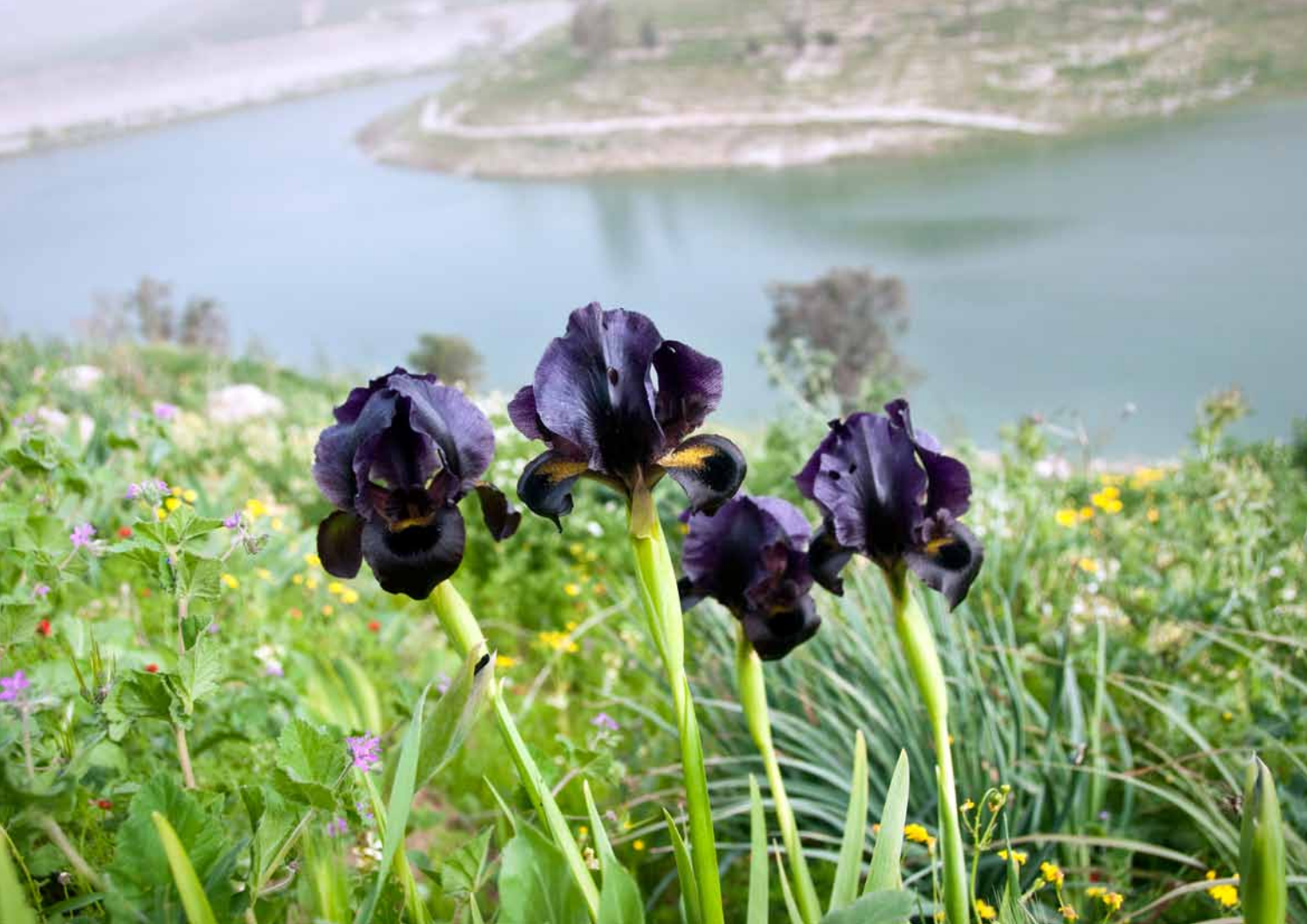As many of the estimated economic benefits of focus in this study stem from the tourism sector, the consultancies evaluated the economic prospects of several specific tourism sites and initiatives given the prospect of a rehabilitated Lower Jordan River. Six business cases, two from each country, were analyzed for their potential to benefit from a rehabilitated river, assuming freedom of access to all populations to the river banks. All showed significant potential for economic profitability. These cases covered the following sites:

- The West Bank Baptism Site development of the West Bank baptism site, as well as a variety of river related and other family recreational attractions in the vicinity.
- Fasayil development of a variety of river related and other family recreational attractions in the vicinity of the archeological ruins of Fasayil in the West Bank.
- Karameh Dam development of constructed wetlands adjacent to the Karameh Dam in Jordan for purposes of eco-tourism.
- Sweimeh development of tourism sites near Sweimeh along the southern stretch of the LIR in Jordan that would benefit from synergies with Dead Sea tourism nearby.
- The Peace Island development of eco-tourism including water channels and wetlands along the Israeli-Iordanian border at the confluence of the Yarmouk and LIR.
- Rob Roy Canoeing development of river boating and rafting activities along the Israeli side of the northern portion of the LJR.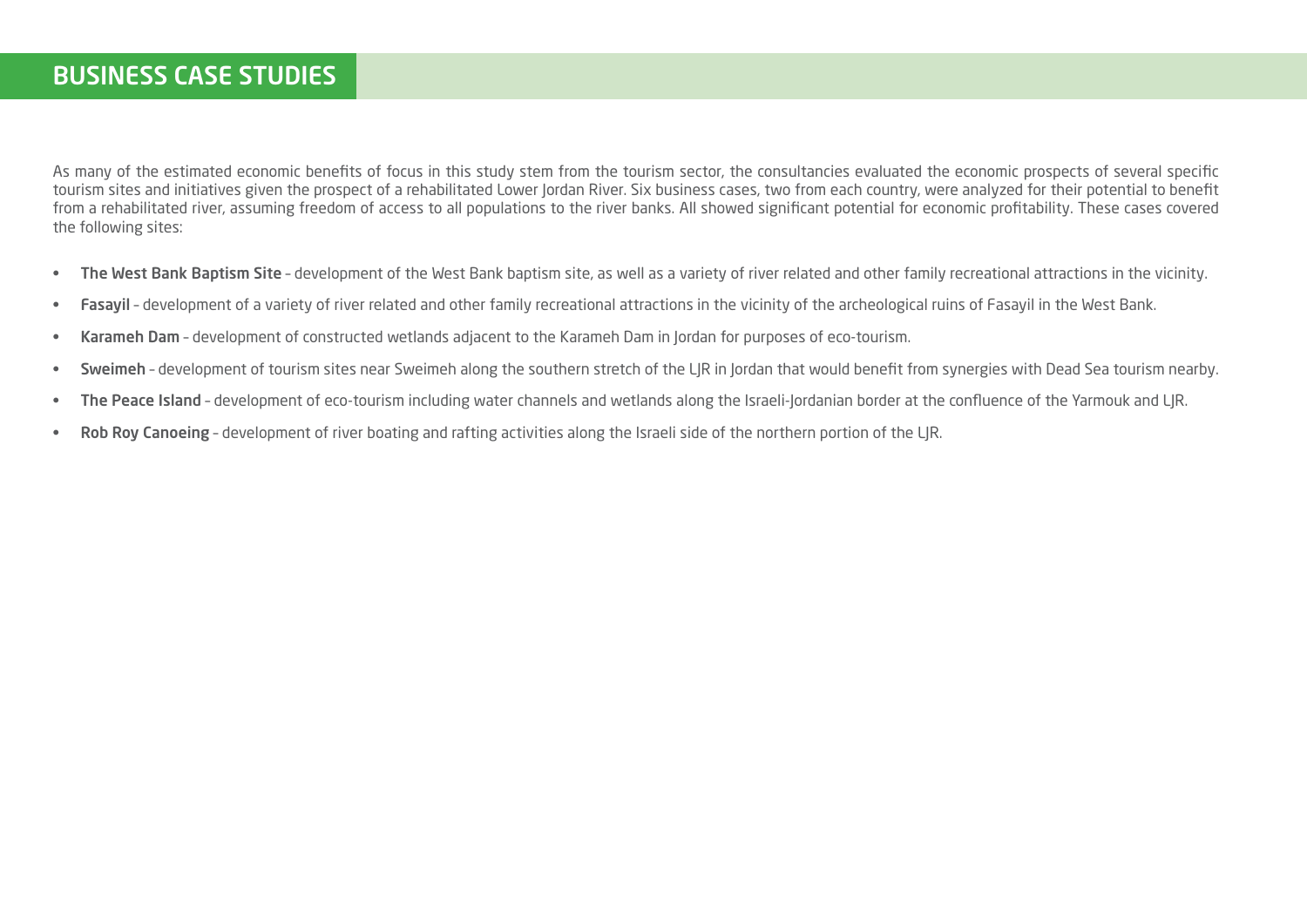## **CONCLUSIONS**

This study is a first attempt to analyze rehabilitation of the LJR from an economic perspective. The gaps in knowledge are considerable, and thus, a study such as this serves to frame the debate and provide initial figures from which to evaluate various policy options. The economic benefits of a rehabilitated LJR are shown to be substantial, even when benefits to international visitors are excluded from the analysis. While the costs of such an endeavor are also large, this initial analysis shows that collectively, the benefits to the countries likely outweigh these costs, which would justify rehabilitation purely on economic grounds. The large variation in results between methods indicates that the results should be viewed only as preliminary, and further research including refinement of models is necessary for truly informed policy-making. That said, this study shows that a future LJR that once again flows and hosts a healthy ecosystem may indeed provide economic, as well as ecological, social and cultural benefits.

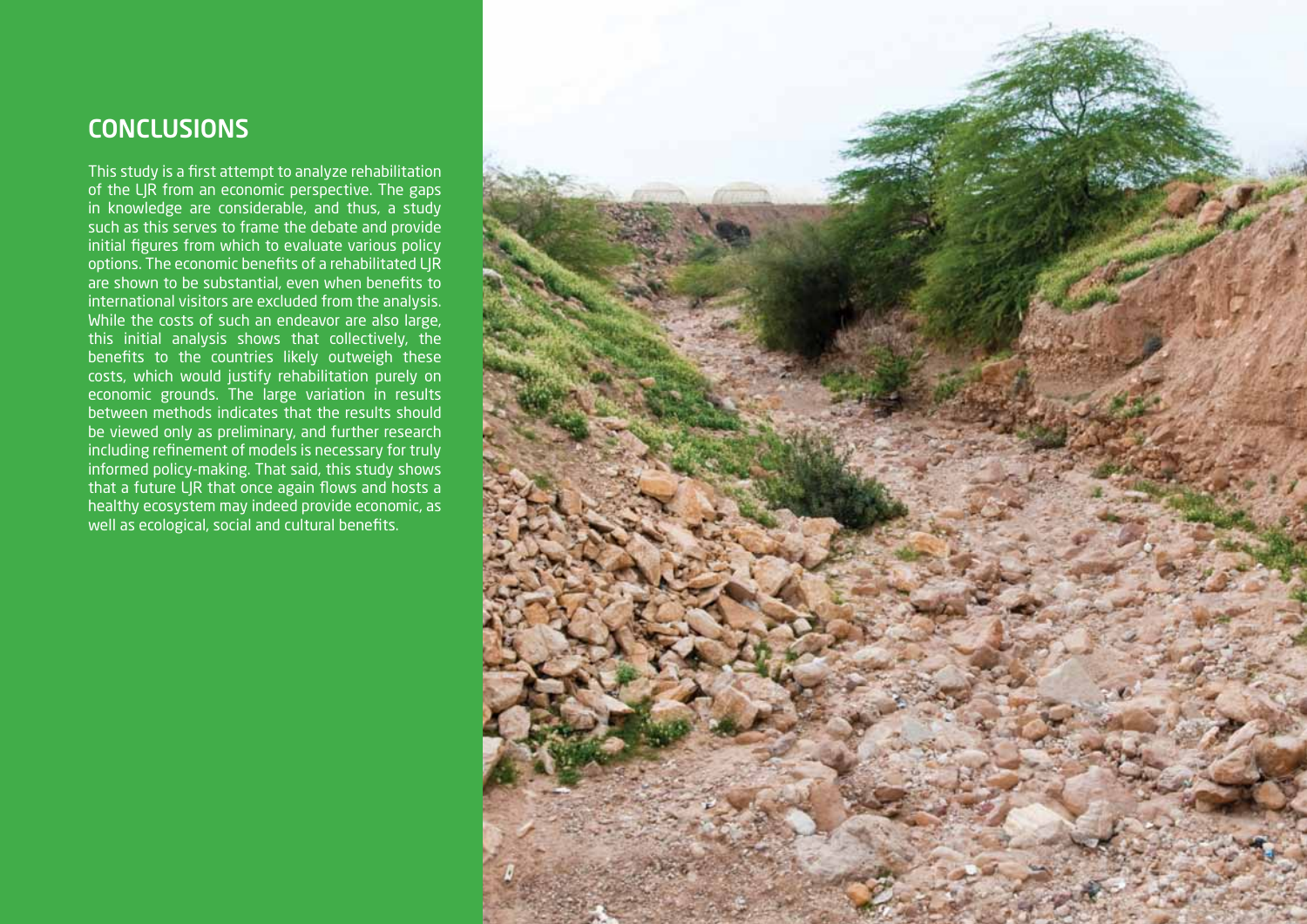